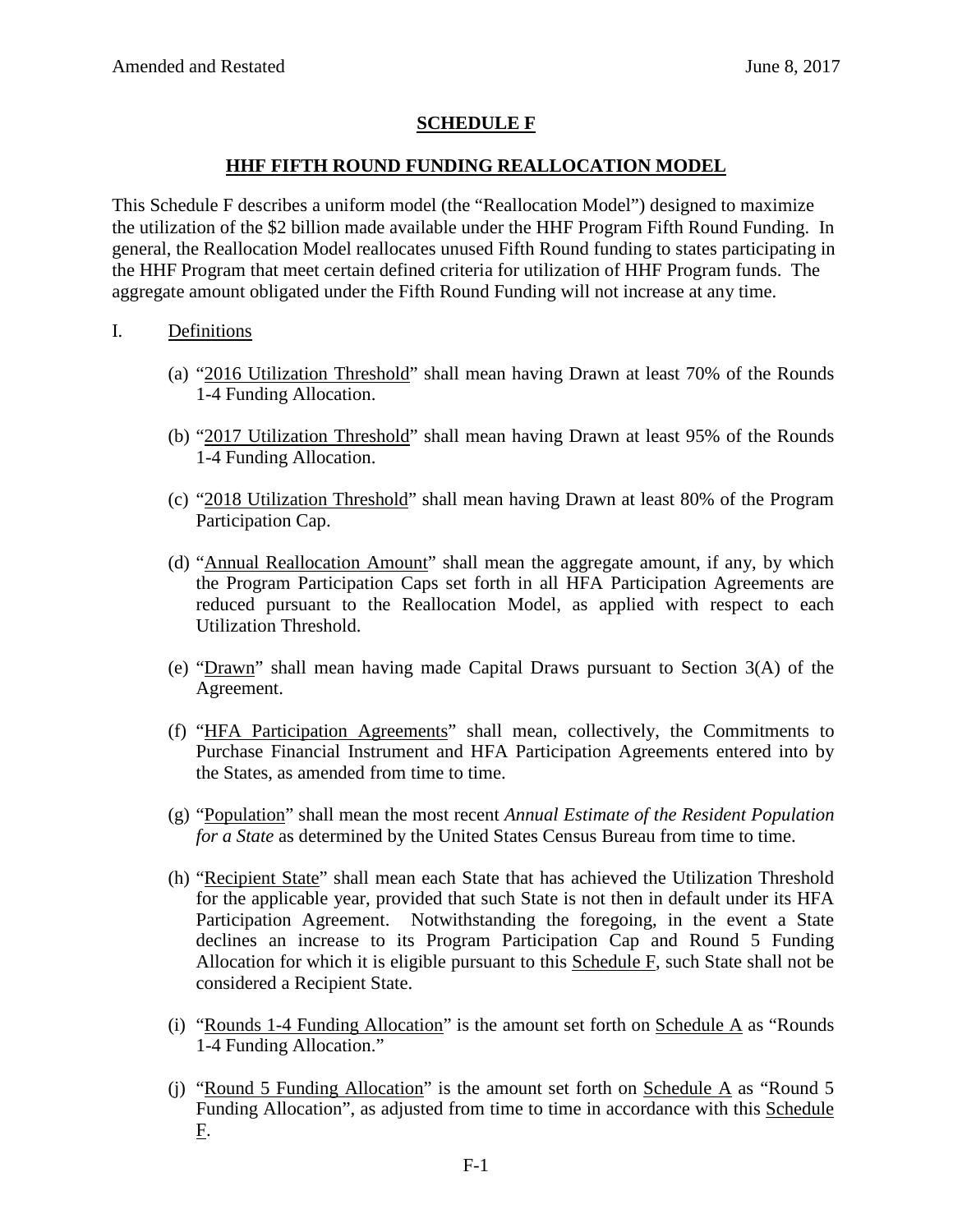- (k) "Share of Annual Reallocation Amount" shall mean a Recipient State's share of the applicable Annual Reallocation Amount, as determined using the methodology described in Section IV below. If the Annual Reallocation Amount is zero, then the Share of Annual Reallocation Amount will be zero for the applicable year.
- (l) "State" shall mean any or each of Alabama, Arizona, California, Florida, Georgia, Illinois, Indiana, Kentucky, Michigan, Mississippi, New Jersey, Nevada, North Carolina, Ohio, Oregon, Rhode Island, South Carolina, Tennessee, and Washington, D.C.
- (m)"Utilization Threshold" means each of the 2016 Utilization Threshold, the 2017 Utilization Threshold and the 2018 Utilization Threshold.

#### II. Reduction of Program Participation Cap and Round 5 Funding Allocation:

- (a) If Eligible Entity does not achieve the 2016 Utilization Threshold on or before December 31, 2016, each of the Program Participation Cap and Round 5 Funding Allocation shall be reduced by an amount equal to 50% of the Round 5 Funding Allocation as of such date.
- (b) If Eligible Entity does not achieve the 2017 Utilization Threshold on or before December 31, 2017, each of the Program Participation Cap and the Round 5 Funding Allocation shall be reduced by 75% of the Round 5 Funding Allocation as of such date.
- (c) If Eligible Entity does not achieve the 2018 Utilization Threshold on or before December 31, 2018, each of the Program Participation Cap and Round 5 Funding Allocation shall be reduced by an amount equal to that portion of the Round 5 Funding Allocation which has not yet been Drawn nor obligated with respect to a unique homeowner or property as of such date.

#### III. Increase of Program Participation Cap and Round 5 Funding Allocation:

- (a) If Eligible Entity achieves the 2016 Utilization Threshold on or before December 31, 2016, each of the Program Participation Cap and Round 5 Funding Allocation shall be increased by the State's Share of the Annual Reallocation Amount with respect to such date.
- (b) If Eligible Entity achieves the 2017 Utilization Threshold on or before December 31, 2017, each of the Program Participation Cap and the Round 5 Funding Allocation shall be increased by the State's Share of the Annual Reallocation Amount with respect to such date.
- (c) If Eligible Entity achieves the 2018 Utilization Threshold on or before December 31, 2018, each of the Program Participation Cap and Round 5 Funding Allocation shall be increased by the State's Share of the Annual Reallocation Amount with respect to such date.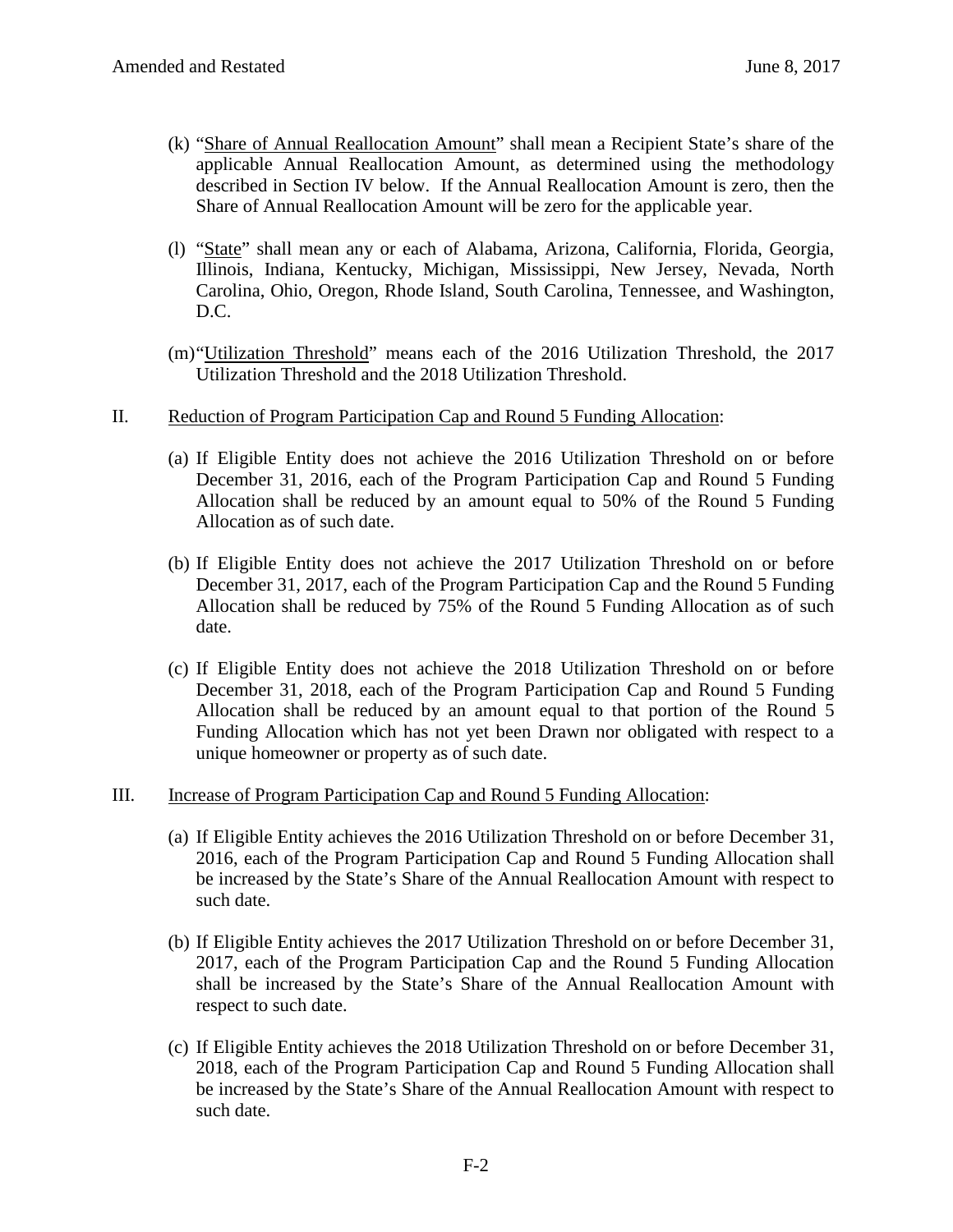### IV. Methodology for Determining Recipient State's Share of Annual Reallocation Amount

If Eligible Entity has achieved the Utilization Threshold and the Annual Reallocation Amount is greater than zero for the applicable year, the Program Participation Cap and Round 5 Funding Allocation will be increased by an amount calculated as follows:

*First*, calculate the "Per Capita Amount" for each Recipient State. The Per Capita Amount shall be calculated as the Annual Reallocation Amount divided by the sum of the Population of all Recipient States.

**Second**, calculate the "Utilization Percentage" for each Recipient State.

The Utilization Percentage with respect to the 2016 Utilization Threshold and the 2017 Utilization Threshold shall be calculated as the lesser of (I) the ratio of (x) aggregate Capital Draws made by the Recipient State under its HFA Participation Agreement as of December 31, 2016 and December 31, 2017, respectively, to (y) the Recipient State's Rounds 1-4 Funding Allocation as of such dates, or (II) 100%.

The Utilization Percentage with respect to the 2018 Utilization Threshold shall be calculated as the ratio of (x) aggregate Capital Draws made by the Recipient State under its HFA Participation Agreement as of December 31, 2018, to (y) such Recipient State's Program Participation Cap as of such date.

*Third*, calculate a "Utilization Score" for each Recipient State by standardizing the Utilization Percentages using the z-score methodology, a standard statistical standardization procedure. The Utilization Score for each Recipient State is calculated as  $(I)(x)$  the Utilization Percentage for such Recipient State, less  $(y)$  the mean Utilization Percentage for all Recipient States ("Average"), divided by (II) the standard deviation of the Utilization Percentages for all Recipient States. If a Recipient State's Utilization Percentage is greater than the Average, the Utilization Score will be positive. If a Recipient State's Utilization Percentage is less than Average, the Utilization Score will be negative.

Fourth, calculate a "Need Factor" for each Recipient State. The Need Factor is a fixed dollar amount which will be multiplied by each Utilization Score to determine the dollar amount by which each Recipient State's Per Capita Amount will be adjusted. The Need Factor is calculated as the dollar amount that would result in the highest adjusted Per Capita Amount for a Recipient State being no more than three (3) times that of the lowest adjusted Per Capita Amount for a Recipient State (*i.e.*, a Min/Max Factor of 3).

*Fifth*, calculate an "*Adjusted Per Capita Amount*" for each Recipient State by adding to or subtracting from the Recipient State's Per Capita Amount the product of (x) the Need Factor and (y) the Recipient State's Utilization Score. Recipient States with positive Utilization Scores will have dollars added to the Recipient State's Per Capita Amount, and Recipient States with negative Utilization Scores will have dollars subtracted from the Recipient State's Per Capita Amount.